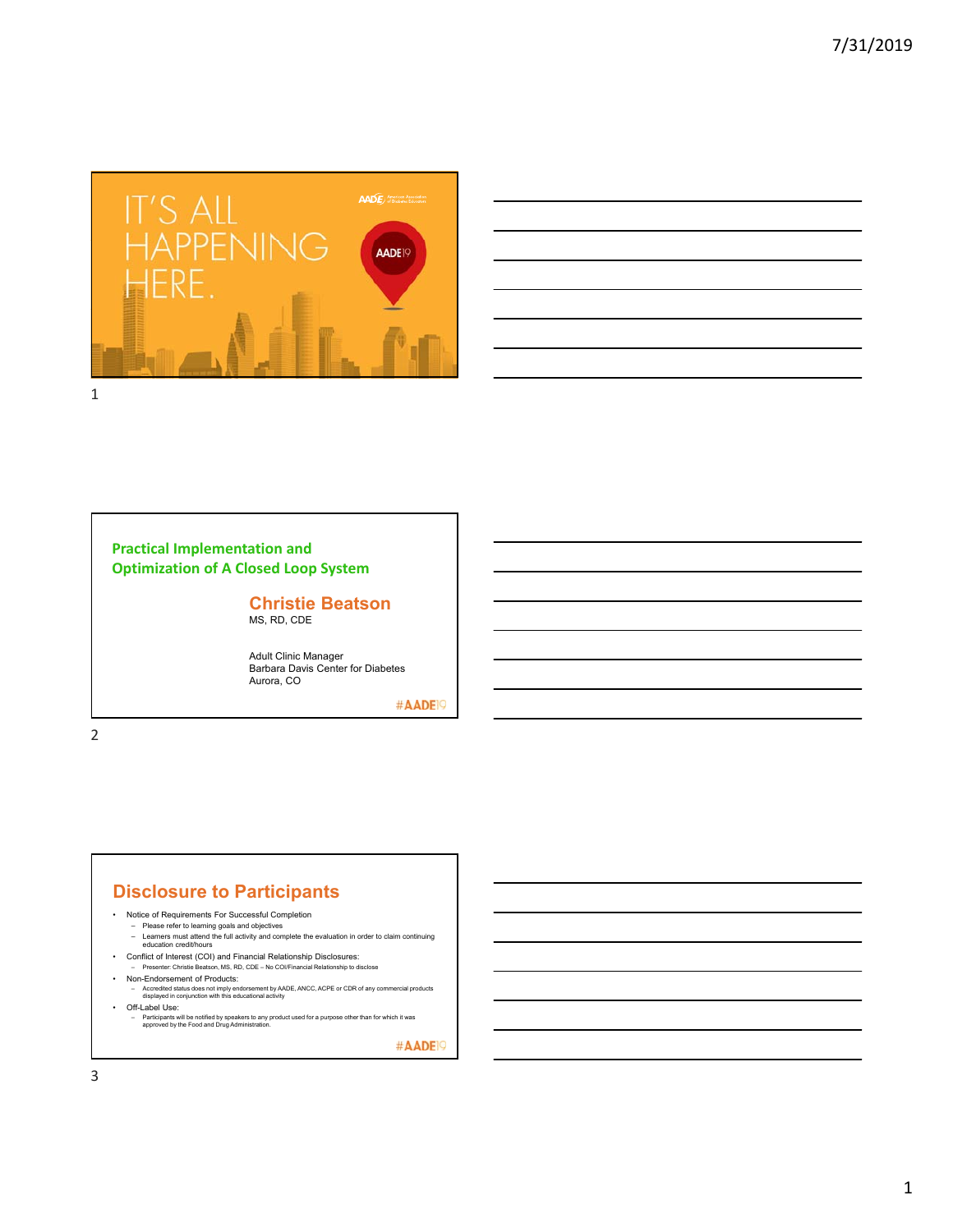# **Objectives**

- Name the features of a Hybrid Closed Loop (HCL) System
- Set Patient Expectations for HCL use
- Facilitate continued patient success using HCL

### #AADE<sup>19</sup>

4



5

#### **SAP VS HCL** IE Sensor Augmented Pump (SAP): • Sensor data is read on the pump<br>• Pump may make some insulin shut off decisions based on sensor data<br>• Insulin is suspended for set amount of time once low threshold is reached • Predictive low glucose suspend • Insulin is suspended 30 minutes before sensor glucose is predicted to drop below 80 mg/dL and resumes once glucose has risen above 80 mg/dL (1/2 HCL) Hybrid Closed Loop (HCL): 115 • Medtronic 670G − Only FDA Approved HCL System<br>• Approved Sept 2016 (Children 7-13 June 2018)<br>• Pump makes insulin delivery decisions based on sensor glucose and algorithm â (able to give more insulin and suspend insulin based on sensor glucose)

#AADE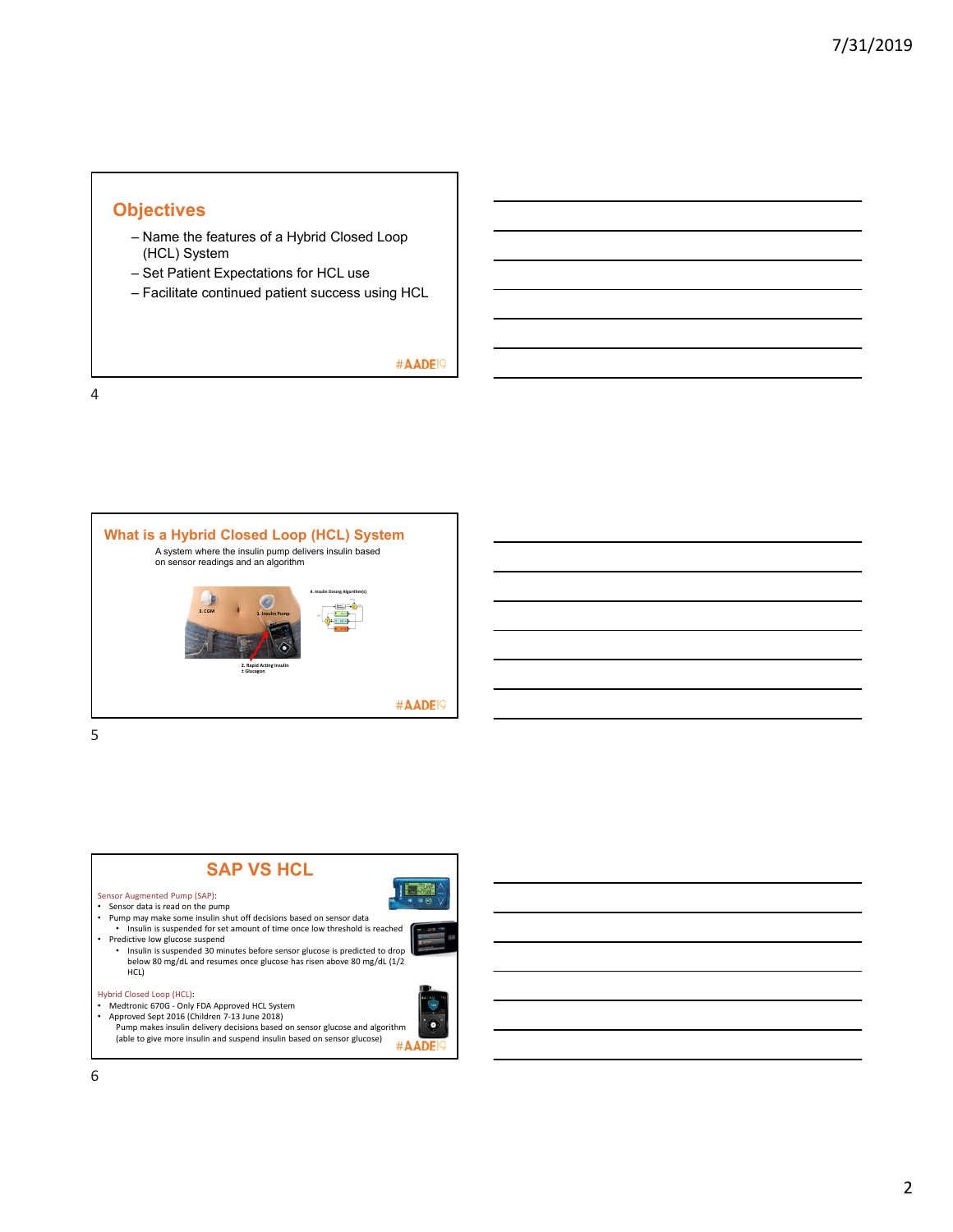

| <u> 1989 - Johann Barn, amerikan bernama di sebagai bernama dan bernama di sebagai bernama di sebagai bernama di</u>   |  |  |
|------------------------------------------------------------------------------------------------------------------------|--|--|
| <u> 1989 - Johann Stoff, amerikansk politiker (d. 1989)</u>                                                            |  |  |
| <u> 1989 - Johann Barn, amerikan bernama di sebagai bernama dan bernama di sebagai bernama dalam bernama dalam b</u>   |  |  |
|                                                                                                                        |  |  |
| <u> 1989 - Johann Barn, mars ann an t-Amhainn an t-Amhainn an t-Amhainn an t-Amhainn an t-Amhainn an t-Amhainn an</u>  |  |  |
| <u> 1989 - Johann Barn, mars ann an t-Amhain ann an t-Amhain ann an t-Amhain ann an t-Amhain ann an t-Amhain ann a</u> |  |  |
|                                                                                                                        |  |  |

## **A Closer Look at Medtronic 670G**



## **Auto Mode (Closed Loop)**

- 670G terminology for hybrid closed‐loop mode – system replaces programed basal rates with auto‐basal delivered every 5 minutes based on sensor glucose level
- Algorithm calculates auto‐basal from Total Daily Dose over the past 2‐6 days
- Requires ≥ 8 units and ≤ 250 units per day
- Target 120 mg/dL

#AADE<sup>19</sup>

8

## **Auto Mode Continued**

- Patient must bolus for all carbs consumed (Hybrid Closed Loop)
	- Bolus calculator accepts carbs and BG only
	- Bolus is calculated from programmed carb ratio and active insulin time • Only 2 modifiable settings in auto‐mode
	- Cannot override bolus recommendation
- Correction bolus is offered if entered BG >150 mg/dL
	- Target of 150 mg/dL for corrections
	- Sensitivity factor calculated by system using 1500 rule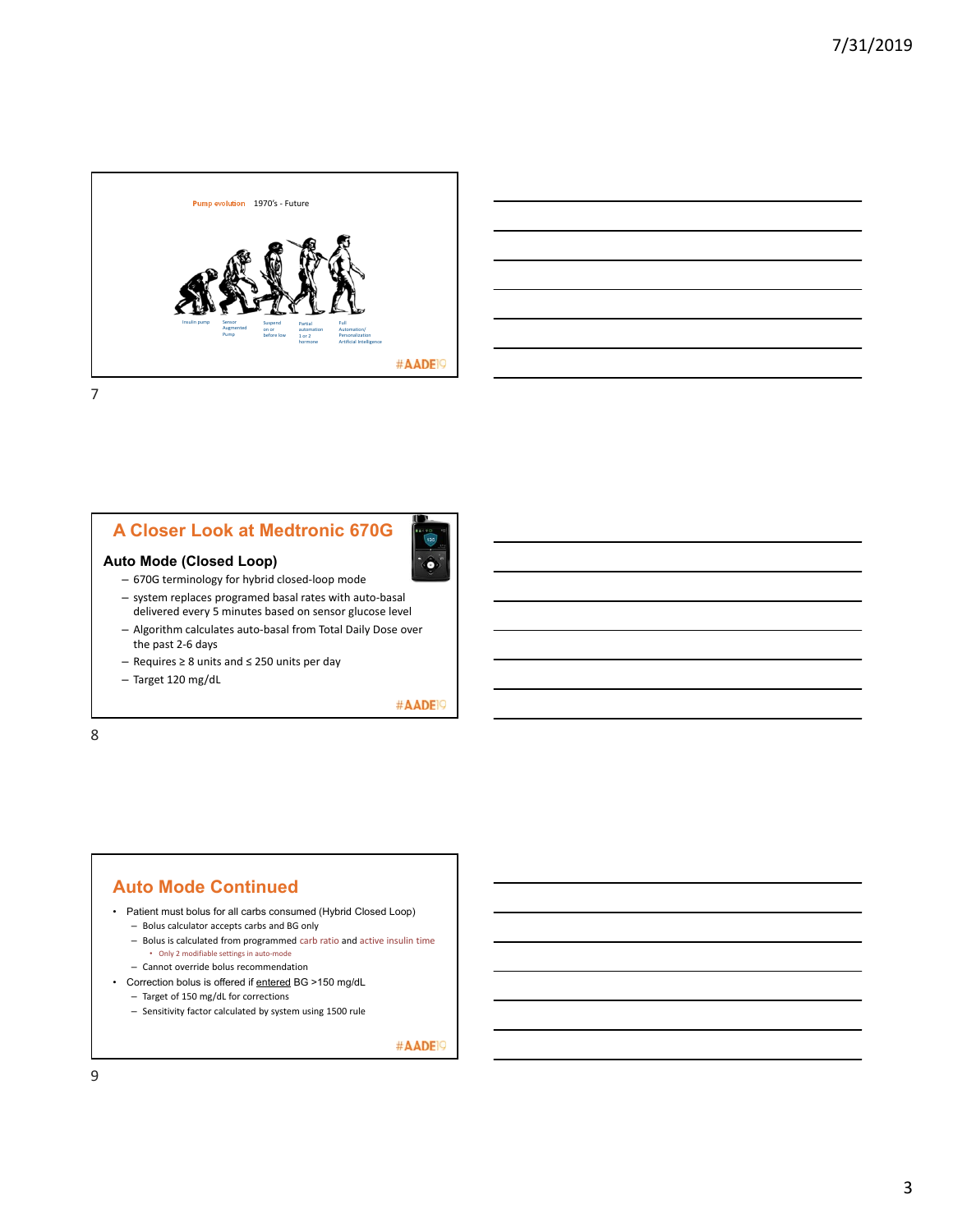# **Patient Expectations**



**Set Realistic Initial EXPECTATIONS 1-2 month learning curve:** 

- More alerts
- Less than optimal BG control while optimizing dose settings
- **Work load:**
	- 3‐4 calibrations/day
	- Entering and exiting Auto Mode (potential additional BG requests)
	- Still need to bolus for meals
	- **Need for close Follow Up (Remote or Face to Face)**

#AADE<sup>19</sup>

10

# **Patient Expectations**



**SUCC** 

#### **REALISTIC EXPECTATIONS Accuracy**

- 
- Guardian™ Sensor 3 more accurate than past Medtronic iterations (9‐10% MARD)

#### **Glucose control**

- In clinical trials, HbA1c decreased 0.5% in 3 months – A1c may go up if patient has significant hypoglycemia
- Most noticeable improvement overnight/fasting in clinical trials
- Increased time in range 70‐180 mg/dL and less hypoglycemia
- Will still have some hyperglycemia and some hypoglycemia

#AADE<sup>19</sup>

11

# **What patient might be more successful on HCL?**

- Comfortable wearing pump and sensor
- Test BG ~4 times/day
- Gives most meal boluses
- Not obsessive/controlling of diabetes
- Understanding the system will aid in diabetes care but will not control diabetes for them
- Willing to give control over to a system
- Willing to give it 1‐2 months to optimize settings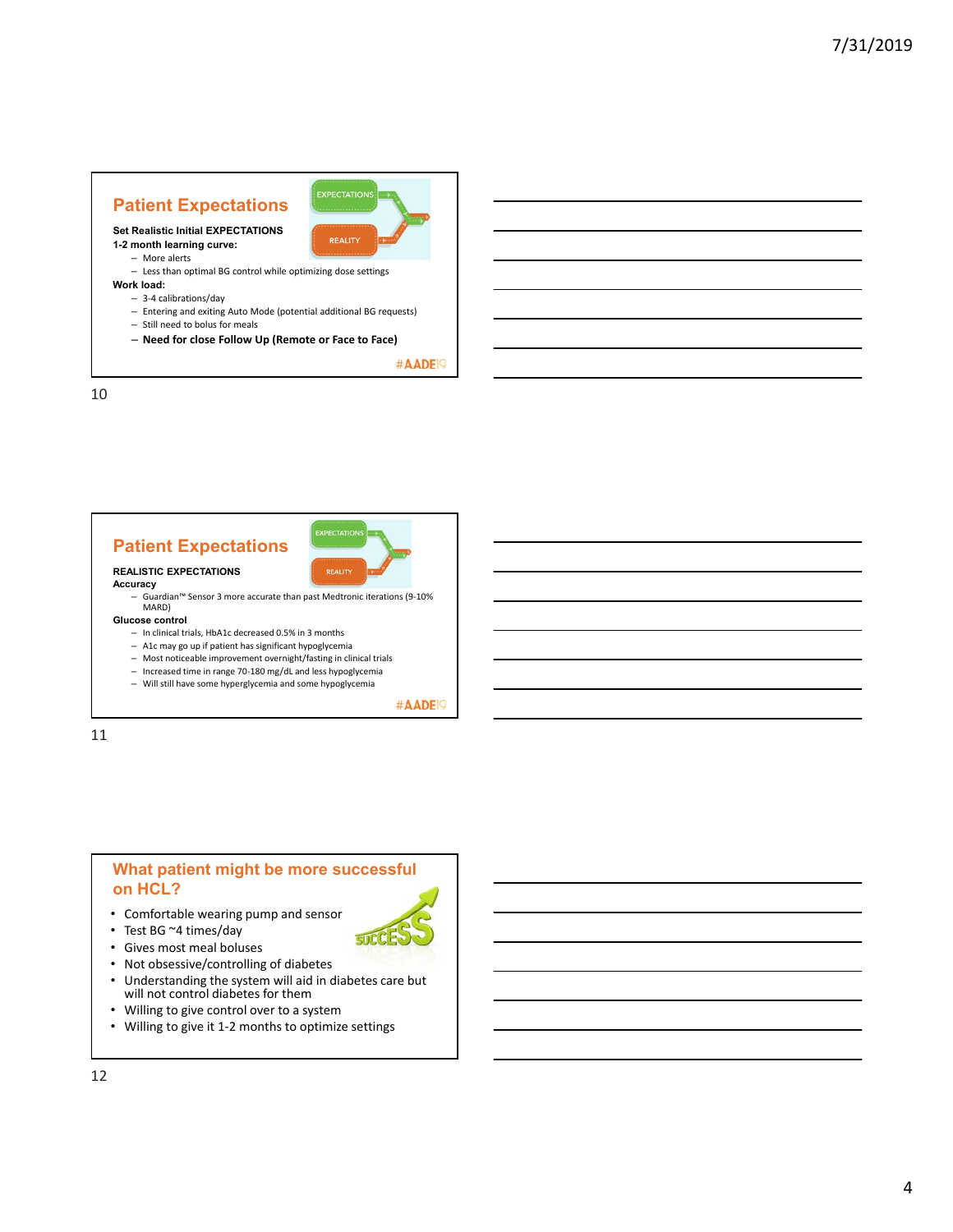#### **Who is not ideal? Type As and Zs**

- BASED ON EXPERIENCE
- Difficulty wearing CGM (tape sensitivity)
- **Type As**
	- Anxious‐obsessive tendencies with diabetes care
	- Expecting perfect diabetes control
	- Patient's with low A1c (6.3% or less)
- **Type Zs**
	- Does not test BG enough to keep CGM calibrated – Misses many insulin doses

13

# **Keys to Success: Three C's**

- Carbs
- Calibrations
- Corrections

Goal: To Stay in Auto Mode as much as possible Increased Time In Auto Mode = Increased Time In Range

#AADE<sup>19</sup>

14

# **Carbohydrates**



- Patients should bolus for all carbs consumed, patients may need to bolus for coffee/caffeine
- Accurate carb counting helps
- Pre-bolusing helps
- Most patients need to strengthen carb ratio by ∼20% (15⊸12,<br>12 –10), however can be too aggressive and cause auto-basal<br>to shut down too long after meals
- Consuming large carb meals can make staying in Auto Mode more difficult
- Avoid entering carbs not actually consumed to get corrections, over estimating carbs or entering more carbs than consumed can cause auto-basal shut off and rebound hyperglycemia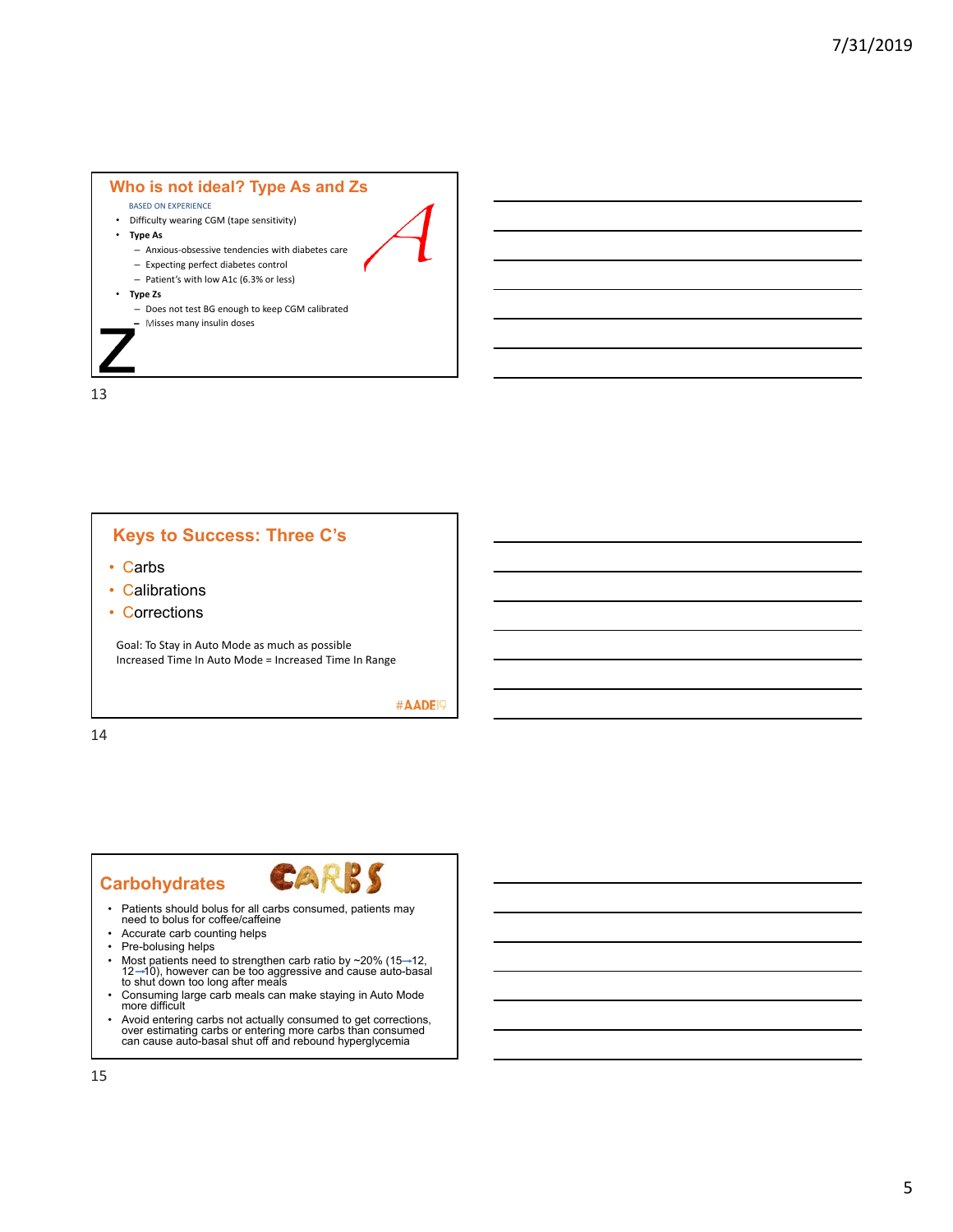### **Calibrations**

Calibrations = Sensor accuracy

- System requires at least 1 calibration every 12 hours, may request additional calibrations
- Good practice to calibrate before bed to avoid calibration request while sleeping

44 AM<br>eck BC

- Use good finger stick technique for calibrations (no alternate site, wash hands)
- No need to over calibrate, no more than 2-3 per day<br>• If repeated calibration requests, STOP and try again
- **FORT FORT CONSUMERT** FOR THE TERM IS THE TERM OF PERTURN THE REPORT OF THE REPORT OF THE REPORT OF THE REPORT OF THE REPORT OF THE REPORT OF THE REPORT OF THE REPORT OF THE REPORT OF THE REPORT OF THE REPORT OF THE REPORT
- Best to calibrate when glucose is not changing rapidly (no or only 1 arrow)
- If not a good time to calibrate, set snooze and revisit later

#AADE<sup>19</sup>

16

# **Corrections**

- Corrections are helpful and often necessary to stay in Auto Mode Most patients need a more aggressive Active Insulin Time (usually 2.5 3 hours)
- Correcting after dinner and/or before bed can avoid unnecessary auto-mode exits BG must be entered for the system to offer a correction Over time, corrections add to the TDD and increase auto-basal delivery if needed
- 
- 
- Avoid over correcting lows which can cause a rebound hyperglycemia • Look at sensor graph, if no pink dots then treat cautiously (5 grams of carbs)



17



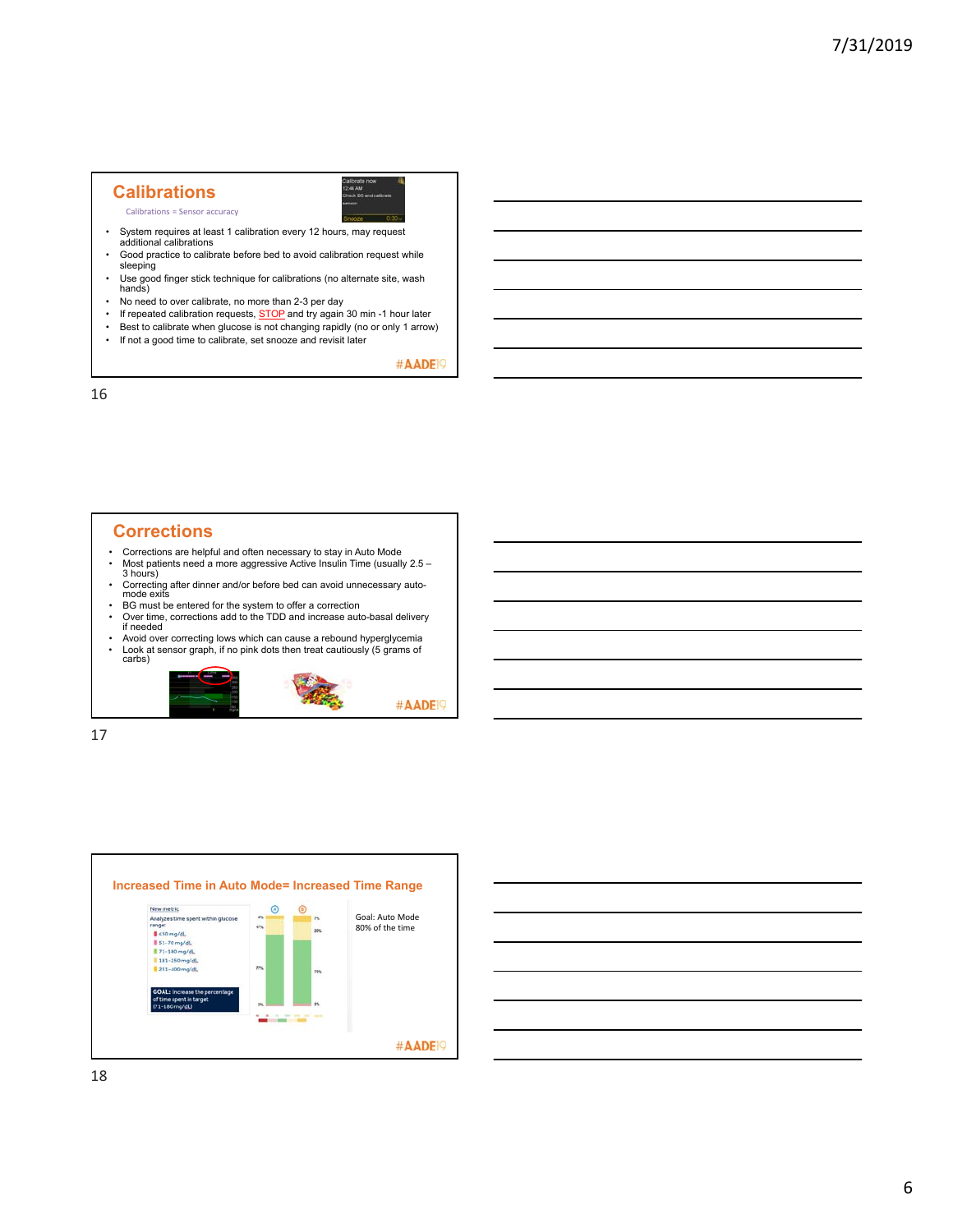

19

### Real World Frustrations and How can you help?

- Too many BG requests
- Too many calibration requests
- Auto‐Mode exits



• Make sure patient has most updated version of transmitter (2.2A) • Try to calibrate only 2-3 times per day,

- before breakfast, lunch or dinner, and bedtime
- Determine reason for Auto‐Mode exit (high sensor BG, safe basal time‐out, missed calibrations)
- Sometimes it's patient behavior and not settings that need to change



## **What causes Auto-mode Exits? Potential Solution:**

#### **Most common reasons:**

- High SG: 300 mg/dL for 1 hour
- High SG: 250 mg/dL for 3 hours
- Missed calibration
- Min (2.5 hr)/Max (4 hrs) delivery
- Ignoring BG required alert  $\rightarrow$ leading to safe basal time out
- Tighten carb ratio • Carb counting instruction<br>• After meal correction if ne After meal correction if needed

counting

• Pre-Bolus for meal or check carb

- Adjust Active Insulin time Respond to BG required (not
- calibrations) to avoid safe basal time out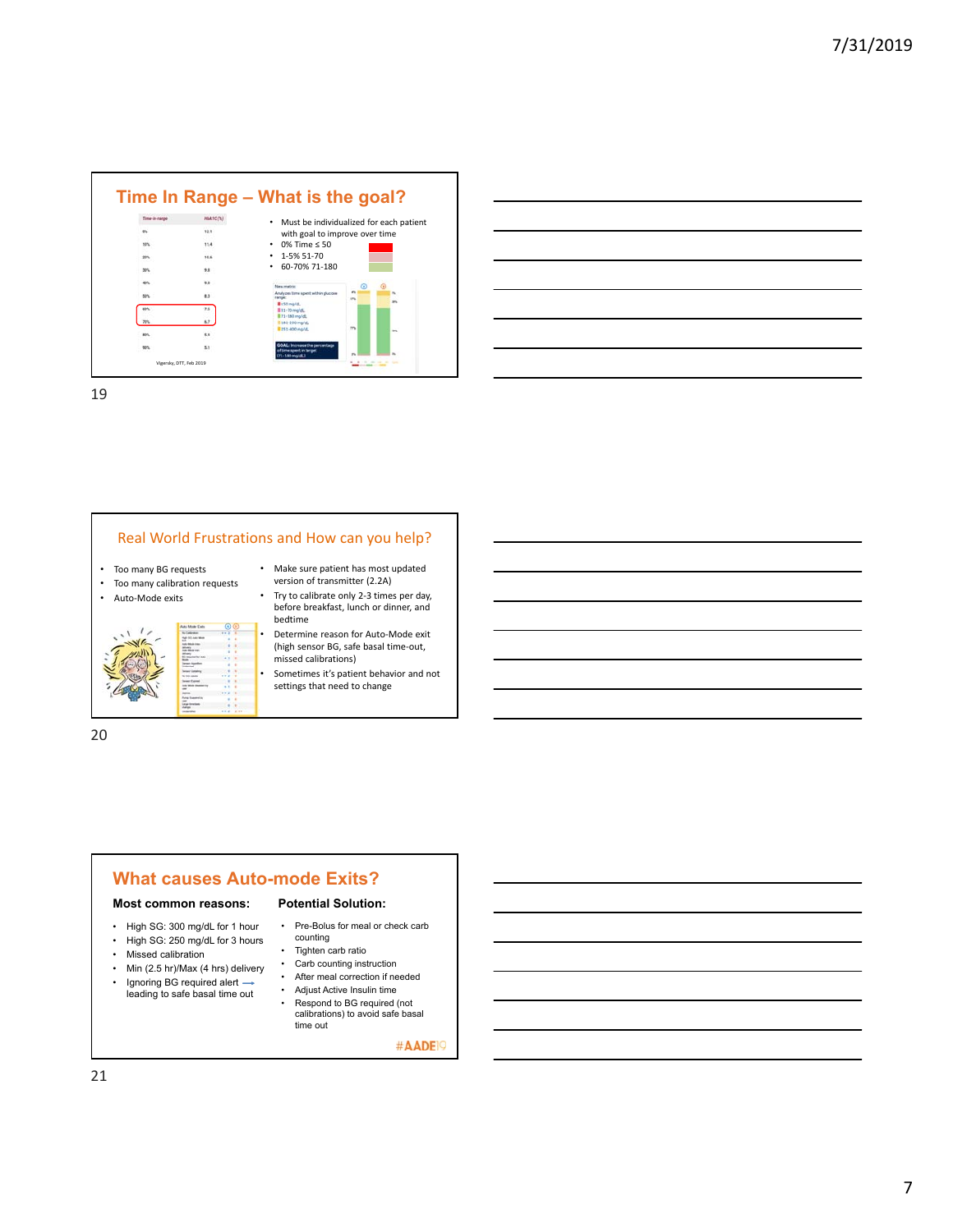# **Successful Implementation of HCL**

- Help patients choose the best system
- Set patient expectations
- Training and follow up is the key to success
- New to pump and CGM patients may take 1-2 months to get into auto-mode

#AADE<sup>19</sup>

22

### **New to Pump and CGM: 1-2 months**

- 1. Initial Pump and CGM training (can do together if tech savvy patient).
- 2. Possibly 2 separate trainings, maybe CGM first to help in fine tuning manual mode settings.
- 3. Manual mode (programmed basal rate) for 2 weeks to 1 month depending on patient and follow up.
- 4. Follow up every few days to weekly to fine tune basal rates and bolus settings (Carelink).
- 5. Auto-mode training: face to face or remote?
- 6. Follow up: weekly by Carelink and 1 month clinic visit

#AADE<sup>19</sup>

23

# **Pump upgrade: 1-2 weeks**

- Pump and CGM training together
- Auto-mode training: face-to-face or remote
- Patient can turn on Auto-Mode 48 hr after pump start but we recommend 5-6 days later
- Remote follow after 1 week in Auto-Mode (Carelink) and in clinic follow up 1 month after starting auto-mode